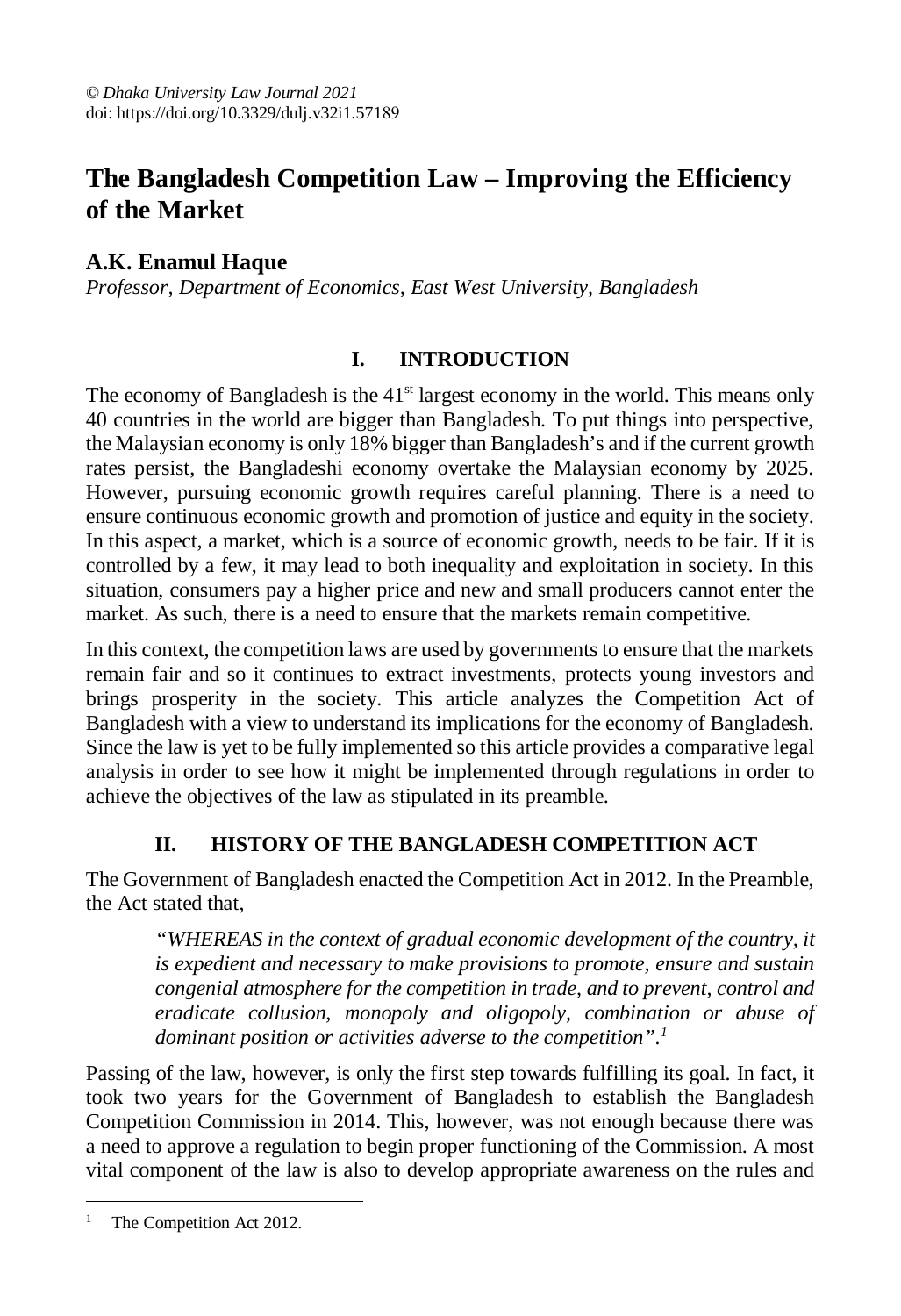procedures on the competition law so that it can be applied and also used by the victims to protect them against unfair market behaviors. The most difficult part of implementing such law is that the terms and the concepts used to charge a business with anti-competitive behavior are alien to common legal practitioners.

As it has been mentioned earlier, the primary goal of the law is to promote consumer's welfare through elimination of anti-competitive practices in the market. However, economic literature does not clearly stand for or against any practice and label them as 'anti-competitive'. It is the intent and the consequences of the practice that define a behavior as anti-competitive rather than the behavior itself. This makes it difficult to label a market behavior as bad or good. As such it is important to analyze how, other countries or regions used this law to promote market competition.

# **III. EU AND US LAWS AND THEIR IMPACTS**

The EU competition law has three major objectives (among others) and they are: a) consumer protection, b) redistribution, and c) protection of competitors.<sup>2</sup> The first competition law in the world was, however, the Sherman Antitrust Act of 1890 in the US and was the first formal law to prohibit formation of a monopoly or similar behavior in a market for any product or service.

*"The Sherman Antitrust Act—proposed in 1890 by Senator John Sherman from Ohio—was the first measure passed by the U.S. Congress to prohibit trusts, monopolies, and cartels. The Sherman Act also outlawed contracts, conspiracies, and other business practices that restrained trade and created monopolies within industries". <sup>3</sup>*

Although the US law and the EU law had different objectives in mind, they have many common tools to detect anti-competitive practices. However, the differences between them are still visible in their practices as these economies began to take actions against any anti-competitive practices in a market. One of the hidden objectives of the law in both EU and US was to prohibit the creation of monopoly behavior in the market. Monopoly or a cartel behavior in a market often allows one or few producers to accumulate wealth. The competition laws, on the other hand, had an underlying intention of ensuring economic equity rather than economic efficiency alone. The impact of the actions taken by the Commission on companies to ensure equity, however, did not always guarantee the intended results. For example, the decision by the US Competition Commission to split the Standard Oil in 1911 eventually created bigger wealth. According to the *Economist*:

*AMERICAN courts do not much like breaking up successful companies. But when they do, the results are not always dire. Think of Exxon, Mobil, Amoco, Chevron: those companies, with a long and valuable history, are among the fragments of Standard Oil, broken up in 1911. In the subsequent decade, the* 

 $\overline{a}$ Richard Whish and David Bailey, *Competition Law* (9<sup>th</sup> Edition, Oxford University Press 2018).

<sup>&</sup>lt;sup>3</sup> Will Kenton, 'Sherman Antitrust Act Definition' (*Investopedia*) <https://www.investopedia.com/ terms/s/sherman-antiturst-act.asp> accessed 30 January 2021.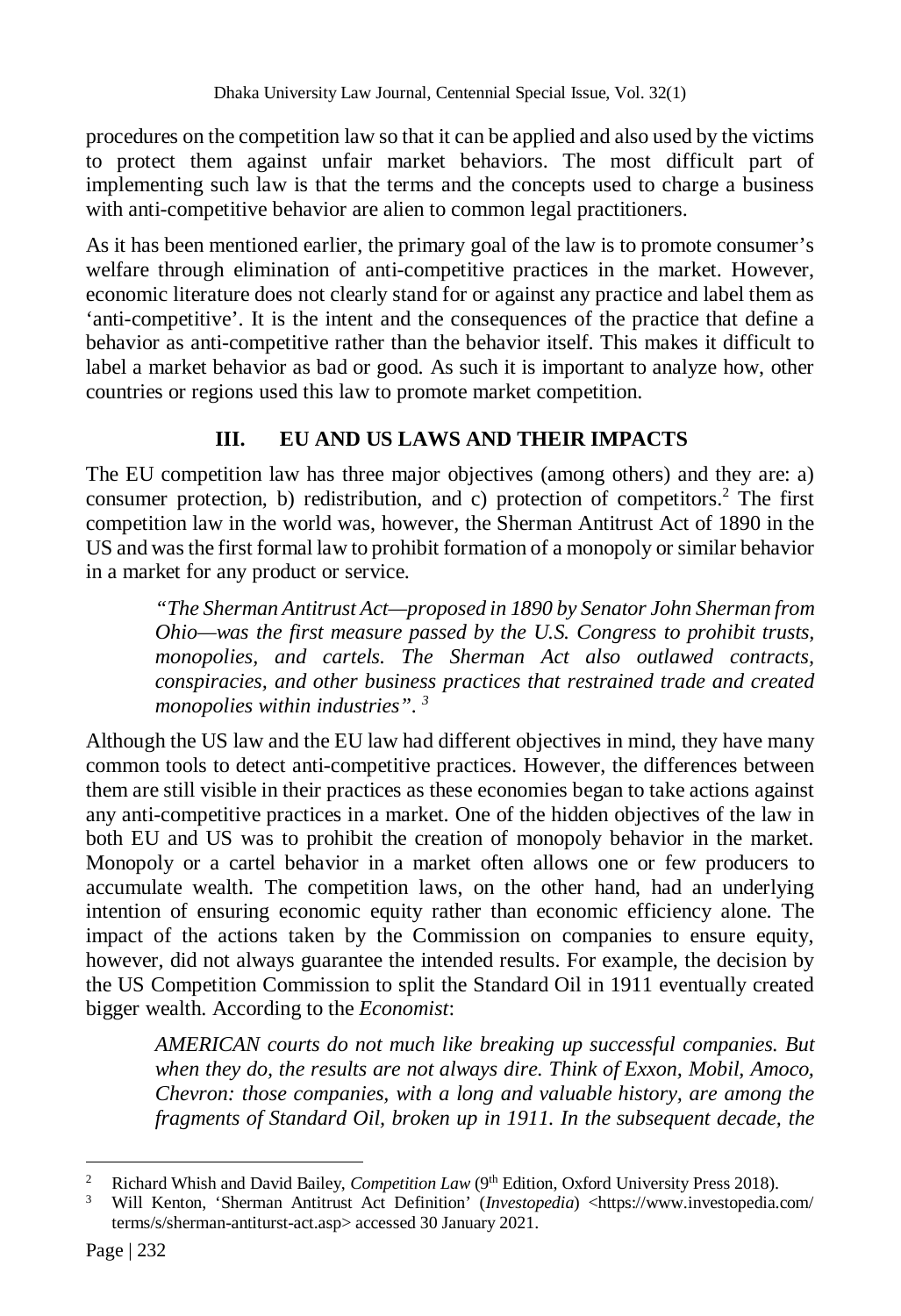The Bangladesh Competition Law – Improving the Efficiency of the Market

*value of Standard Oil's divided assets rose fivefold. John D. Rockefeller, lucky man, thus made more money in retirement than during his working life.<sup>4</sup>*

It is, therefore, important to carefully interpret the economic consequences of an anticompetitive behavior rather than defining them as 'anti-competitive' per se. The Bangladesh Competition Act, 2012 provided several definitions on anti-competitive practices and in the following sections, a few of the sections of the Act is analyzed in terms of their impact on market competition.

# **IV. ANTI-COMPETITIVE AGREEMENTS**

### **A. Collusive agreements**

The Bangladesh Competition Act, 2012 defined an anti-competitive agreement in Section 15(1) as:

*"any agreement or collusion, in respect of production, supply, distribution, storage or acquisition of any goods or services which causes or is likely to cause an adverse effect on competition or creates monopoly or oligopoly in the market".<sup>5</sup>*

This shows that anti-competitive agreements are expected to be between producers or suppliers with an objective to cause an adverse effect – implying increase in price – by creating monopoly or oligopoly in the market. The implication of such a broad definition is rather scary because, by definition, any oligopoly market (and of course a monopoly market) will result in increase in price. Thereby, the most important aspect is to examine the word 'adverse effect' and provide reliable evidence towards it. This means, does it mean to say that any agreement of cooperation is necessarily anticompetitive?

It is difficult to interpret this as there are evidence to show that cooperation may also reduce inefficiency. For example, when multiple cable operators compete for subscribers in one single area, it may lead to increased subscription prices because of high initial investment costs. On the contrary, it they cooperate and divide their service areas through a mutual agreement, it will reduce the service charges for subscribers and bring efficiency in the market. Cable TV operators in Dhaka, have formed a cartel as only one cable TV operator operates in any area of Dhaka.

Accordingly, it can be concluded that the cartel of Cable TV operators did neither lead to inefficiency nor did it result in accumulation of wealth and hence, a sweeping conclusion to define any agreement for formation of a cartel in an oligopoly market as an anti-competitive practice might work against the ultimate objective of the law.

# **B. Abnormal Purchases or Bid Rigging**

 $\overline{a}$ 4 'Bill Rockefeller?' (*The Economist,* 29 April 2000) <https://www.economist.com/leaders/ 2000/04/27/bill-rockefeller> accessed 30 January 2021.

<sup>5</sup> The Competition Act 2012.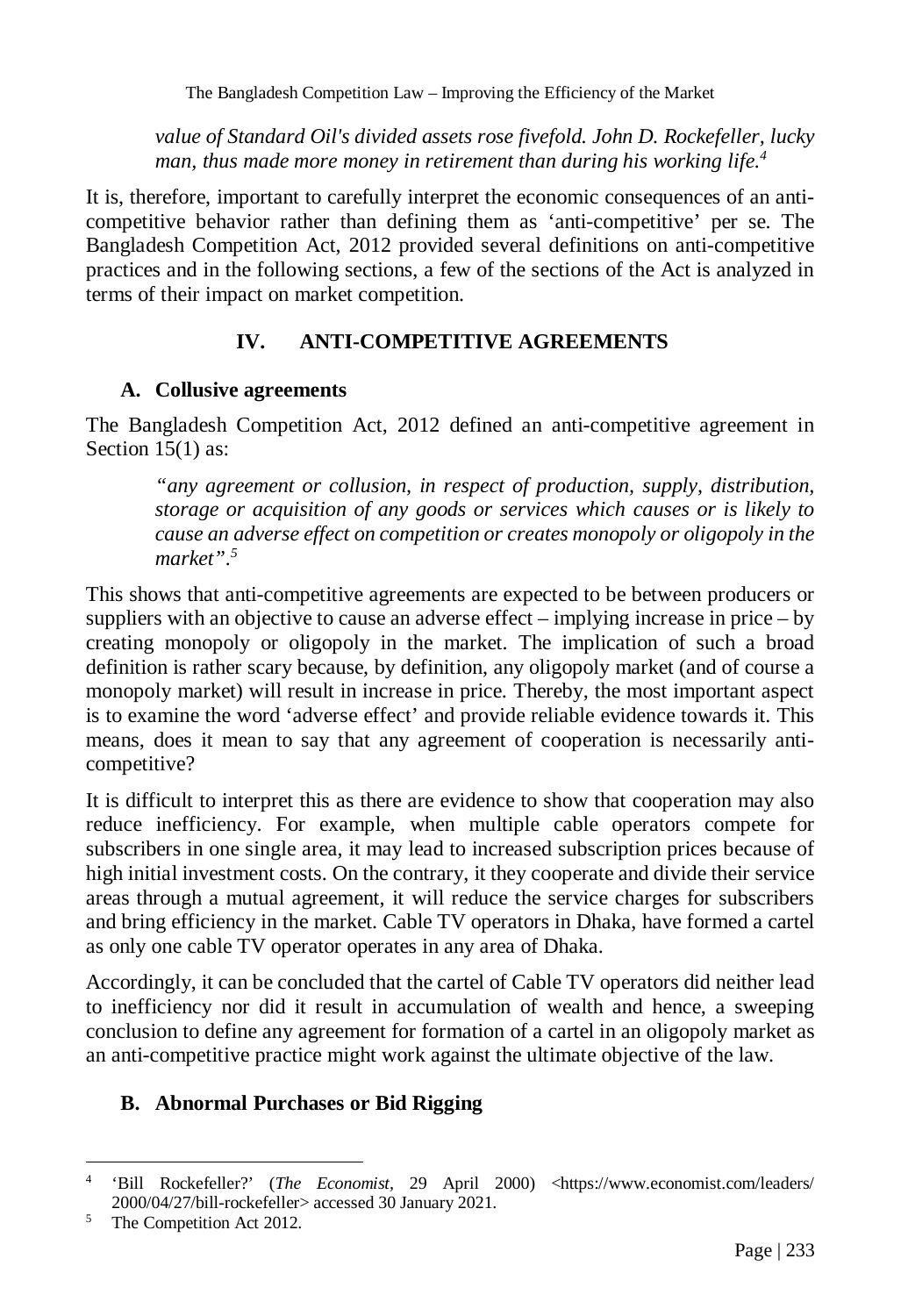Section 15(2) (a) of the Competition Act, 2012 states that:

*The practice or decision of any person or association of persons engaged in any agreement, any trade of identical or similar goods or in any provision of services shall be deemed to have adverse effect on competition in the market of goods or services if it:*

- *(a) directly or indirectly*
- *(i) determines abnormal purchase or sale prices; or*

*(ii) determines the deceptive price in all process including bid rigging;<sup>6</sup>*

This section stipulates that firms or individuals engaged in agreements that have both direct or indirect impact in the market in terms of 'abnormal purchase or sale prices' or 'deceptive prices in all process' are deemed anti-competitive.

From a pure economic theory point of view, such a definition is dangerous unless there is a clear definition of 'abnormal' price behavior. For example, the Ministry of Commerce in 2007 imposed a draconian rule under which a price difference between wholesale and retail prices beyond 10% is called 'abnormal' and hence required actions to be taken against the businesses. Such an interpretation of 'abnormal' behavior is simply frightening. To explain this, let me use the following simple case:

'A' – a retailor purchased a produce from 'B' – the wholesaler, at a price of Taka 100. Imagine that A sells the same product in the same market on the same day at a price of Taka 105 which is below the 10% limit set by the government. This means by investing 100 Taka A has earned 5 Taka in one day. Now, let us assume that 'A' reinvest his 100 Taka in the same way on the following day and so on. Therefore, in one year, 'A' makes  $5 \times 365 = 1825$ Taka from his capital of 100 Taka, an equivalent of 1825%. The question is whether this is a 'normal' or 'abnormal' rate of profit?

On the other hand, economic theory suggests that rate of profit depends for factors; a) efficiency in management, b) innovation; c) risk in doing business and d) frictional behaviors. Hence, there is a need to define the term 'abnormal' based on factors that influences profit. For example, a 10% may seem to be a 'normal' profit rate in a retail vegetable market but it may not be so in product like medicine which requires years of research to invent a medicine and yet it is also susceptible to high rate of piracy by potential competitors. Forcing a low rate of profit on them, may lead to complete collapse of the market.

# **C. Tie-in Agreements**

Section 15(3) of the Competition Act, 2012 defines several anti-competitive practices in a market. Section  $(15)(3)(a)$  states that

*"'tie-in arrangement', that is to say, an agreement or understanding requiring* 

<sup>6</sup> ibid.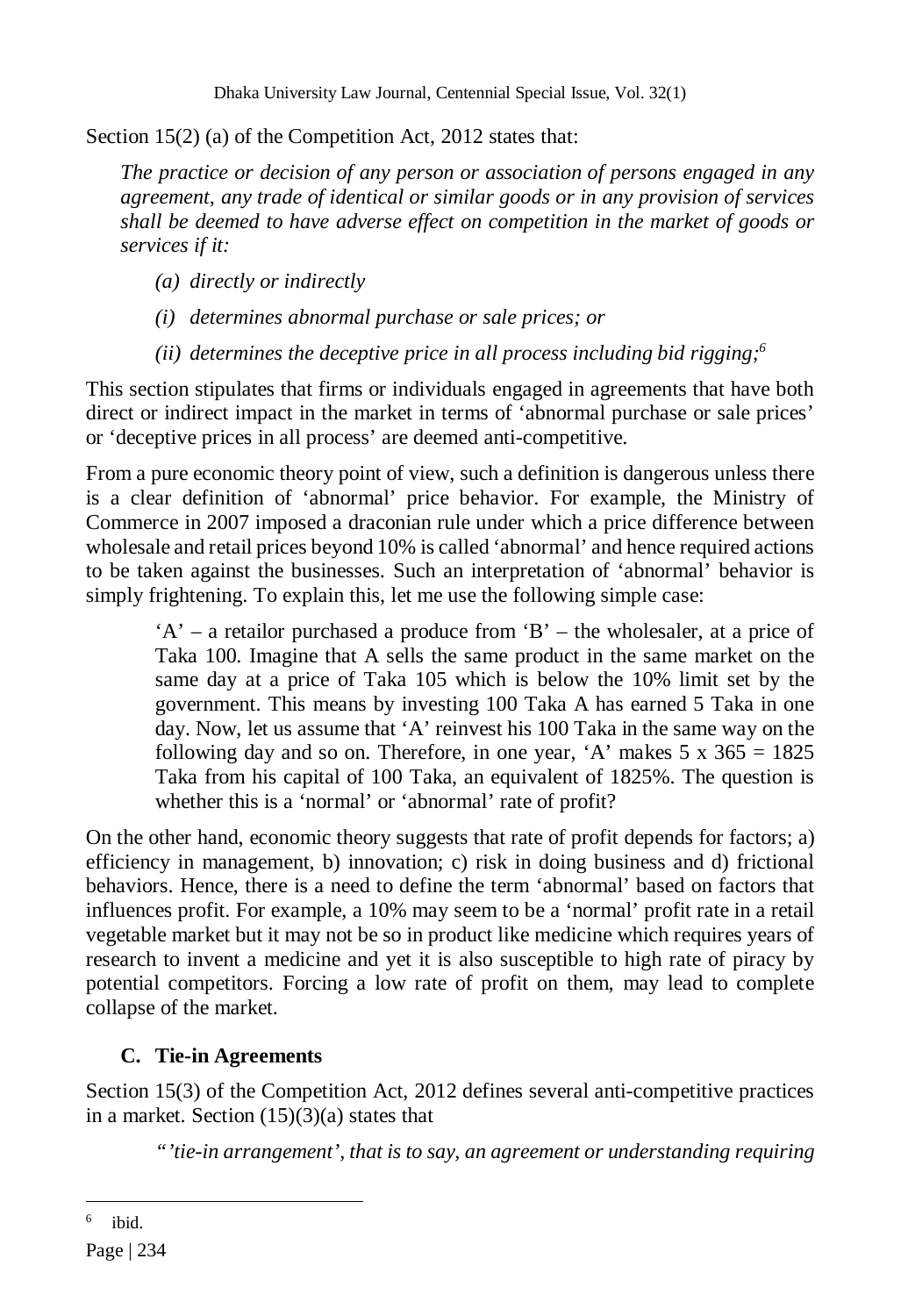The Bangladesh Competition Law – Improving the Efficiency of the Market

*a purchaser of goods, as a condition of such purchase, to purchase some other goods or to receive any benefit from the seller or any other person or enterprise engaged by him;"<sup>7</sup>*

There are cases when it can be awfully hard to define such tie-in arrangements as anticompetitive. For example, android operating system requires people to use 'android' compatible apps. Google does not allow non-android apps to be used in its android devices. A software developer needs to enroll them into the Google Ad services to receive and share income with Google. Clearly, Google has created a tie-in arrangement and it does benefit from it. Is this an anti-competitive behavior?

# **D. Exclusive Supply Agreements**

Section 15(3) (b) defined 'exclusive supply agreement' and it states:

*"'exclusive supply agreement', that is to say, an agreement restricting in any manner the purchaser in the course of his trade from acquiring or otherwise dealing in any goods other than those of the seller"<sup>8</sup>*

There are many supply agreements that restricts buyers from acquiring other goods from another seller. Such agreements could be horizontal as well as vertical implying that a producer may restrict its buyer from purchasing products of other suppliers. A good example of this is like an agreement for price fixing by different suppliers of one product. Agreement on airfare between competing airlines or on bus fares between competing bus companies are not uncommon and yet not all of them are necessarily price distorting. One should be careful in distinguishing these agreements (overt or covert) with that of restricting supplies to increase prices. It is the latter type of horizontal agreements often accused of distorting the market.

### **E. Exclusive Distribution Agreements**

Section 15(3)(c) defines 'exclusive distribution agreement' as:

*"'exclusive distribution agreement', that is to say, an agreement which limits, restricts or withholds the output or supply of any goods or allocates any area or market for the disposal or sale of the goods"<sup>9</sup>*

This is the most common practice among suppliers in the market and are also labelled as 'vertical agreements' and are often practiced by a producer in the market chain. A car manufacturer appointing a company as exclusive distributor for its cars, or a retailer entering into an agreement to ensure that its supplier do not share the same product to other retailers are very common and may not always cause significant harm. In fact, competition pundits often regard vertical agreements as less distorting than that of horizontal agreements.<sup>10</sup> However, a vertical agreement designed to prevent others to

 $\overline{a}$ 7 ibid.

<sup>8</sup> ibid.

<sup>&</sup>lt;sup>9</sup> ibid.

<sup>10</sup> Dr S Chakravarthy, 'Competition-Restricting Practices' (CUTS-International undated) <http://www.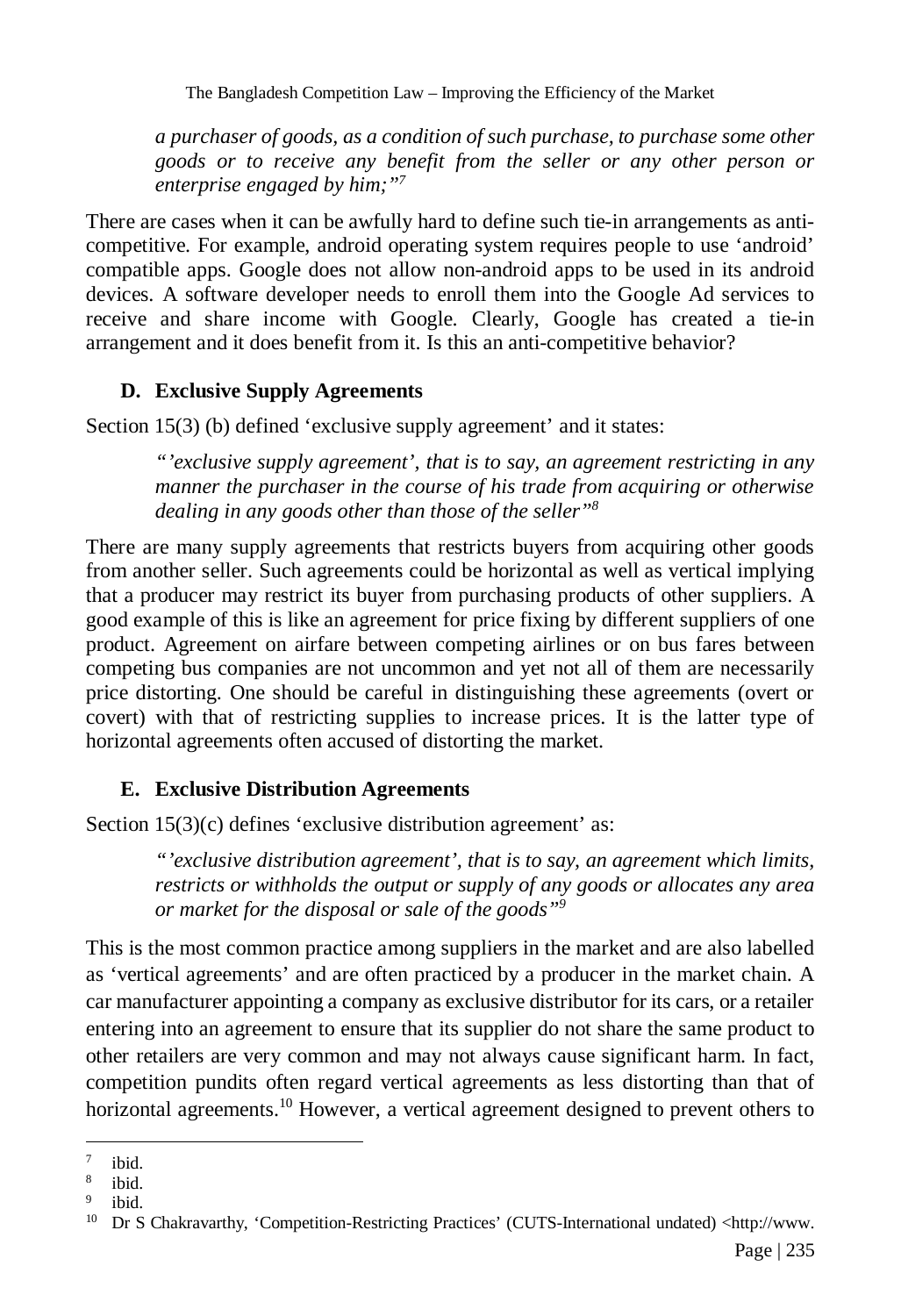enter the market is an anti-competitive practice and hence shall be punished.

### **F. Refusal to Deal**

Section 15(3)(d) explains 'refusal to deal' issues of anti-competitive behavior:

*"refusal to dealˮ, that is to say, an agreement which restricts, by any manner the persons or classes of persons to whom goods are sold or from whom goods are bought;<sup>11</sup>*

This behavior is difficult to trace but often exists in a market. For example, a credit card company forcing retailers to only respect its credit card and refuse other cards to clear payments or an insurance company entering into a contract with a hospital to only treat patients using the health insurance card of the company are not difficult to find in the market. It possible that such arrangement might restrict other competitors to survive in the market. Similarly, if a retail chain-shop refuses to sell products of a producer it might also restrict competition in the market or it might lead to elimination of a potential competitor. For instance, in the Sherman Act, 1890 group boycott is classified as illegal per se. $^{12}$ 

# **G. Resale Price Maintenance**

Section 15(3)(e) of the Competition Act 2012 defines the 'resale price' policy related anti-competitive behavior. It states:

*"resale price maintenance", that is to say, an agreement to sell goods on condition that the prices to be charged on the resale by the purchaser shall be the prices stipulated by the seller unless it is clearly stated that prices lower than those prices may be charged.*

Manufacturer of a product often control the retail price of their products. It can be used to restrict competition in the market. In a market, retailers often compete to maximize their revenue. For example, a retailor might sell a product free or at a low price to attract customers. Many grocery shops sell milk or egg at a low price to attract customers visit the shop and purchase other products. Such cross-subsidization may be part of their business policy. An agreement to prohibit such practice has been defined as anti-competitive by law. It is particularly for this reason; we often see the label 'maximum retail price' instead of 'retail price' set by the manufacturer on many products.

# **H. Abuse of dominance**

Abuse of dominance is another aspect of anti-competitive practices in many markets.

cuts-international.org /NTW/pdf/Paper-2-Namibia.pdf> accessed 03 May 2021.

<sup>&</sup>lt;sup>11</sup> The Competition Act 2012.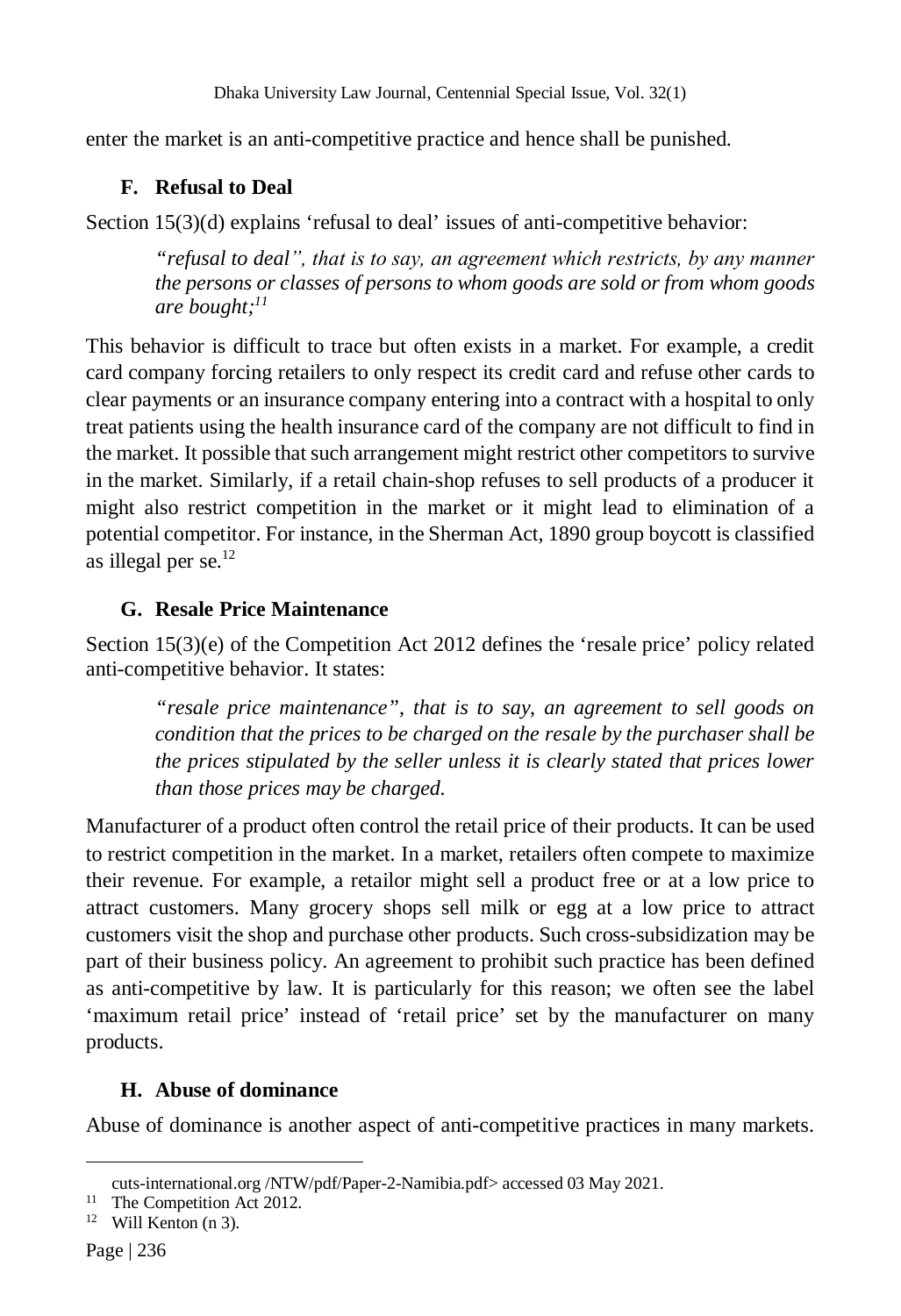Buyers or sellers may use their market power (either as a buyer or as seller) to restrict competition in the market. In US, for example, blue-cross health insurance was accused of such practice when it initiated an informal contract with hospitals to exclusively provide services to their insurance card holders. In EU, Google was accused of similar practices as it distributed the internet explorer – an internet browser, at free of charge and so it was effectively hatching a plan to kill Mozilla. In the Competition Act 2012, Section 16 defines this as:

*if an enterprise -*

- *(a) imposes directly or indirectly unfair or discriminatory condition in purchase or sale of goods or services or discriminatory price or predatory price in purchase or sale of goods or services;*
- *(b) limits or restricts production of goods or provision of services or market thereof or technical or scientific development relating to goods or services to the prejudice of consumers;*
- *(c) indulges in practice or continue to do practices which prevents others to access in the market;*
- *(d) makes conclusion of contracts subject to acceptance by other parties of supplementary obligations which, by their nature or according to commercial usage, have no connection with the subject of such contracts; or*
- *(e) uses its dominant position in one relevant market to enter into, or protect, other relevant market.<sup>13</sup>*

In this definition, the legal text has used certain terms that require some explanations. These are predatory pricing and unfair or discriminatory pricing.

In addition to these, it is possible that producers might also abuse their market power through creating deliberate 'misinformation' through its advertisements. The Canadian Competition Act explicitly stated that misleading or deceptive advertisements is also an anti-competitive behavior. It states that:

"These include sections relating to bait-and-switch advertising, promotional contests, deceptive prize notices, double ticketing, testimonials, electronic advertising, "ordinary selling price" claims and sales, performance claims, multi-level marketing and pyramid selling schemes, sales above advertised prices and telemarketing."<sup>14</sup>

Manufacturers using 'false' testimonials to mislead customers is an age-old practice in Bangladesh. It allows large producers to target young producers and dominate the

 $\overline{a}$ <sup>13</sup> The Competition Act 2012.

<sup>&</sup>lt;sup>14</sup> Steve Szentesi Law Professional Corporation, 'Competition Law | Toronto Lawyer Offering Canadian Competition, Advertising and Regulatory Law Services' <http://www.ipvancouverblog.com/> accessed 31 January 2021.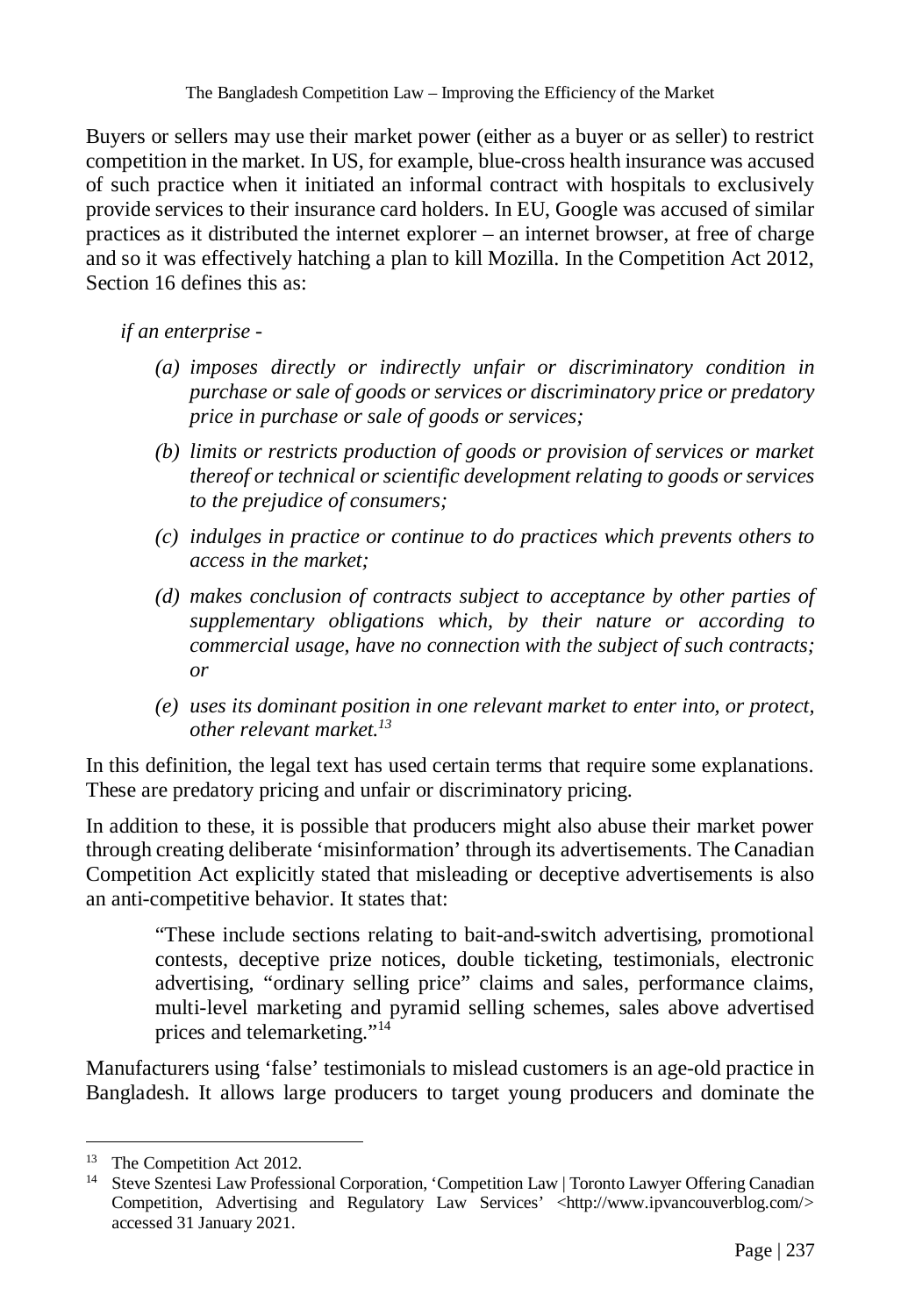market.

# **I. Other Relevant Aspects**

Besides the above-mentioned aspects as described in the Bangladesh Competition Act, 2012, there are other practices and issues which should also be brought under the scanner of the Competition Authority in order to implement the Competition Act, 2012 effectively. In this section, we summarize a few of them based on the practices similar laws in other countries.

# *1. Spams*

In modern marketing, electronic and telemarketing strategies are gaining strength. During the COVID-19, many producers have moved into the e-commerce platform to sell their products and services. Using hidden tools to influence customers through misleading or disseminating 'selected' information might also be a tool to abuse dominance by large producers. In the Bangladesh Competition Law, these were not stipulated and hence are not included in the explanation on abuse of dominance.

# *2. Leniency*

Crimes under 'anti-competitive' behavior are hard to trace because their effects are not easy to trace. In particular, it is often difficult to trace 'cartel' which is a collusive behavior among a 'closely held group of producers'. Cracking cartels is often difficult. Understanding this, many of the competition laws across the world, Pakistan<sup>15</sup>, and India<sup>16</sup> for example, included a provision for leniency under which lesser punishment may be awarded to a producer for providing information that leads to punishment of the members of the cartel. Such a provision is important because it will allow the Competition Commission to crack cartels in any market. Unfortunately, such a provision does not exist in the Competition Act of Bangladesh.

# **V. CONCEPTS AND TOOLS FOR ASSESSING ANTI-COMPETITIVE BEHAVIOUR**

The Competition Commissions across the world vehemently prosecute businesses which are engaged in anti-competitive activities and distort the market. However, the primary focus of the Commissions is 'about the way in which business should be conducted'<sup>17</sup> and so it may not always be about ensuring consumer's welfare. For example, reducing price may always benefit consumers but in the long run it may lead to reduction in the number of competitors in the market and so in some cases commissions around the world intervened and forced the market players to change their behavior. It is more about creating conditions for fair trading or ensuring fair price of

 $\overline{a}$ <sup>15</sup> Competition Commission of Pakistan, 'Competition Commission Of Pakistan - Competition Act' <https://www.cc.gov.pk/index.php?option=com\_content&view=article&id=60&Itemid=110&lang=e n> accessed 2 February 2021.

<sup>&</sup>lt;sup>16</sup> The Competition Act 2002 (India).

<sup>&</sup>lt;sup>17</sup> Richard Whish and David Bailey (n 2).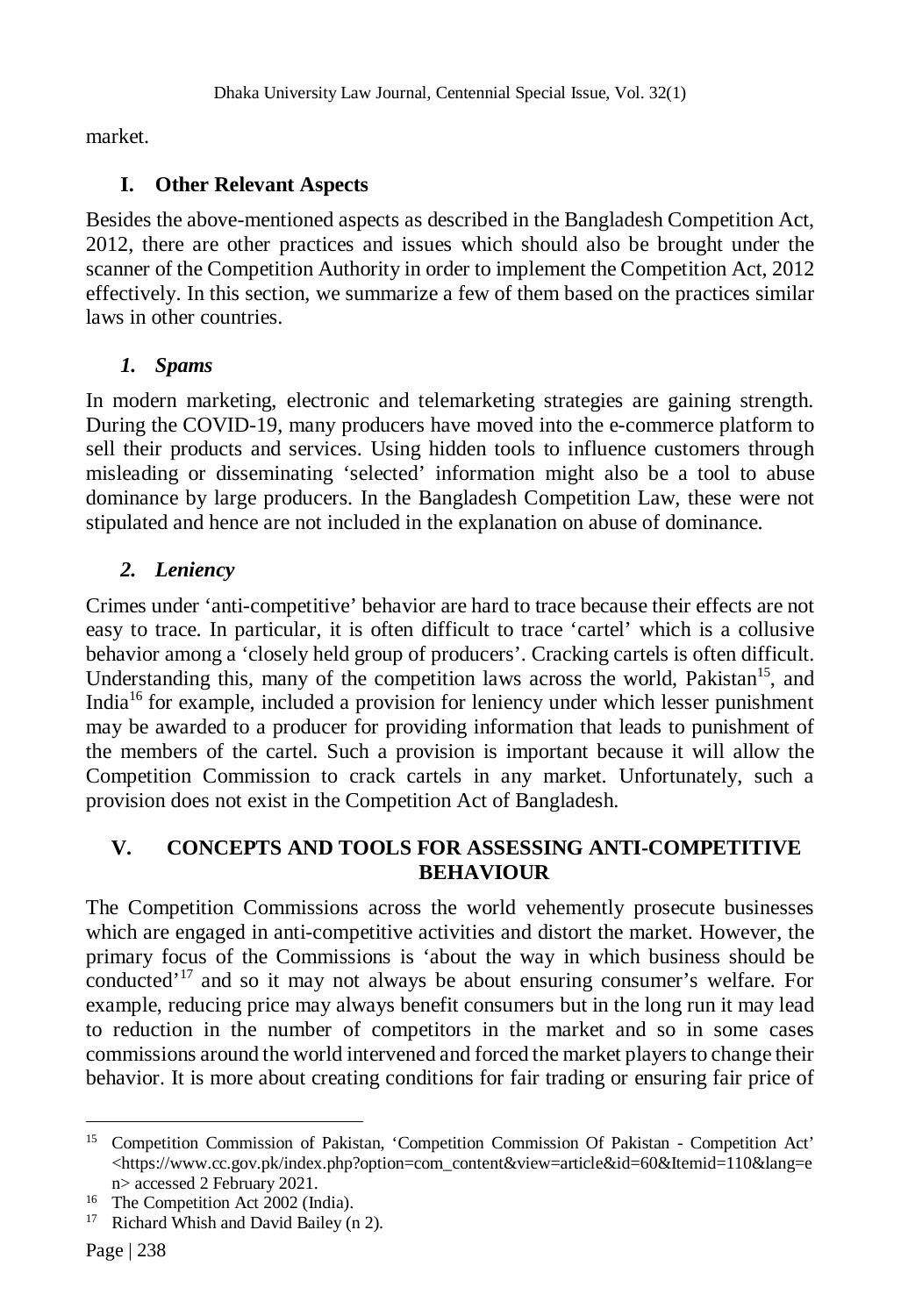a product or a service in the market.

In this connection there are economic concepts that shall be defined and tested during the legal process. Some of these concepts are discussed below.

### **A. Market Definition**

Defining the market may be quite tricky in terms of understanding the behavior. Take the example of Microsoft. It has been providing the operating system for personal computers. In order to give better services, it included an application called 'Windows Media' free. The question is, is the application a part of the operating system or a part of application to listen to music? The competitions in each of the market are different. In the music player market, it competes with 'Real Player', VLC, and many others. Whereas in the operating system is competes with Linux. The EU Competition Commission defined these two markets separately and so penalised Microsoft for supplying the Windows Media free while selling the operating system. In this case, the definition of the market is important and the EU imposed penalty on Microsoft and forced them to stop supplying it free. "What is the 'relevant market'?", remains an important consideration for the Commissions. For the purpose of defining the 'relevant market', EU, UK and also US competition commissions use an SSNIP (small but significant and non-transitory increase in price) test also known as 'hypothetical monopolist' test. It provides a specific and objective assessment for the prosecutor to define the 'relevant market'. To put simply, the hypothetical monopoly test assesses the impact of changes in behavior of producers in one market on another market. This test is particularly relevant in case analysis of merger cases or in case of agreements leading to non-competitive markets.

### **B. Relevant product**

In the market there are many similar products and it becomes difficult for a commission to determine the 'relevant products' for a product in question. The concept relies on the measurement of interchangeability. There are several tests used by the European Commissions and that of US to define relevant products. In the case of *Europemballage Corpn and Continental Can Col Inc. v Commission,<sup>18</sup>* the European Court of Justice quashed the decision of the Competition Commission for its failure to define the 'relevant market'. One way to define interchangeability is to use the legal test – meaning that when the goods and services are interchangeable it is within the same product market. In case of the *United Brands v Commission<sup>19</sup>*, the plaintiff argued that 'bananas are in the same market as other fruits' and the European Court of Justice held that whether bananas could be

*"singled out by such special features distinguishing it from other fruits that it is only to a limited extent interchangeable with them and is only exposed to their competition in a way that is hardly perceptible". <sup>20</sup>*

A second strategy is to measure interchangeability between products. In many cases,

 $\overline{a}$ <sup>18</sup> ibid.

 $19$  ibid.

<sup>20</sup> *United Brands v Commission* (1978) Case No. 27/1976, 1 CMLR 129, para 22 (ECJ).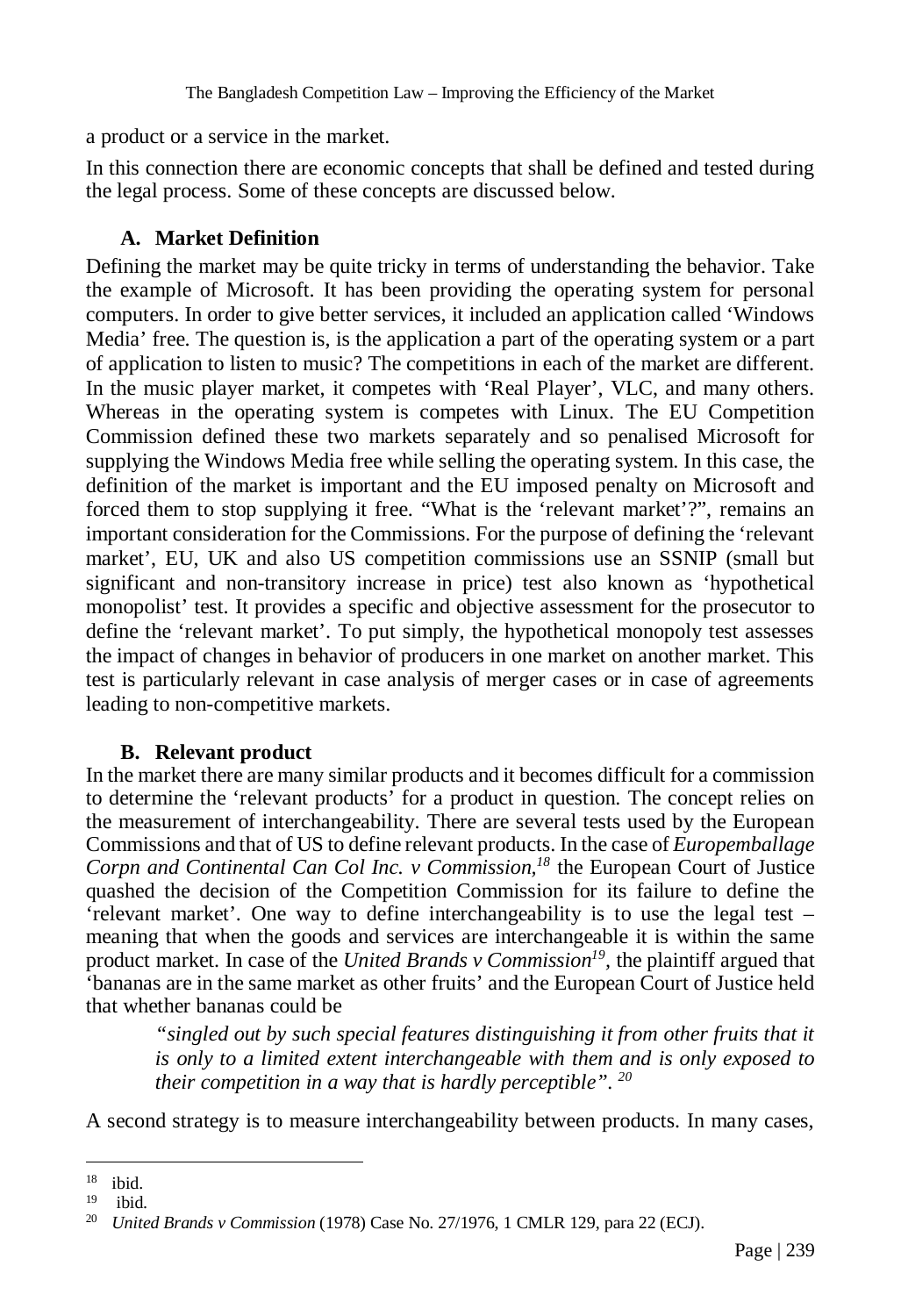however, it may be difficult to observe in practice due to lack of reliable data. There are also issues of demand-side substitutability where changes in specification in one product may lead to creating monopoly in another product. In case of horizontal mergers, it may be important to use demand side substitutability to determine the relevant products. The European Commission defined 'relevant products' in terms of product characteristics, prices and intended use by consumers. $21$  Competition Commissions across the world use several techniques including econometric analysis including estimation of cross-price elasticities as an evidence of substitutability.

# **C. Relevant Geographic markets**

It is often argued that two products may be substitutable in one market and not in the other. For example, while in a community pork meat is a substitute product of other meats, it may not be same in another community. Similarly, merger of two companies in one market may reduce competition but it may not be so in another market because there are other substitutes. Competition Commissions, while defining 'relevant market' also consider such cases implying that there could be both demand-side and also supply-side substitutability between markets in two locations.

### **D. Temporal Market**

Competition conditions may vary across seasons and consequently it is possible that the firm faces a fierce competition in one season while it may be a dominant firm in another season.

# **E. Consumers' Survey**

Consumer's survey is also a tool used by Competition Commissions across the world to define substitutability or interchangeability of products. However, it is important to note that such survey does not use any *ad hoc* method to elicit consumer's mind or ask questions in such a way to achieve favourable outcome.

### **F. Market Power**

Market power is a measurement of competitive behavior in a market. It can be measured using index of market share or market concentration. The Herfindahl-Hirchman Index (HHI) is often used as a tool to measure the market power. The HHI is measured in a market using square of market shares of all competitors in a market.

 $=$   $\Sigma$ <sup>2</sup>

Where s is the market share of the competitor and s is measured a value of the market share. For example  $s = 10$  if the share is 10%,

<sup>21</sup> 'Relevant Market', (*Wikipedia*, 2020) <https://en.wikipedia.org/w/index.php?title=Relevant\_market& oldid=940239033> accessed 3 February 2021.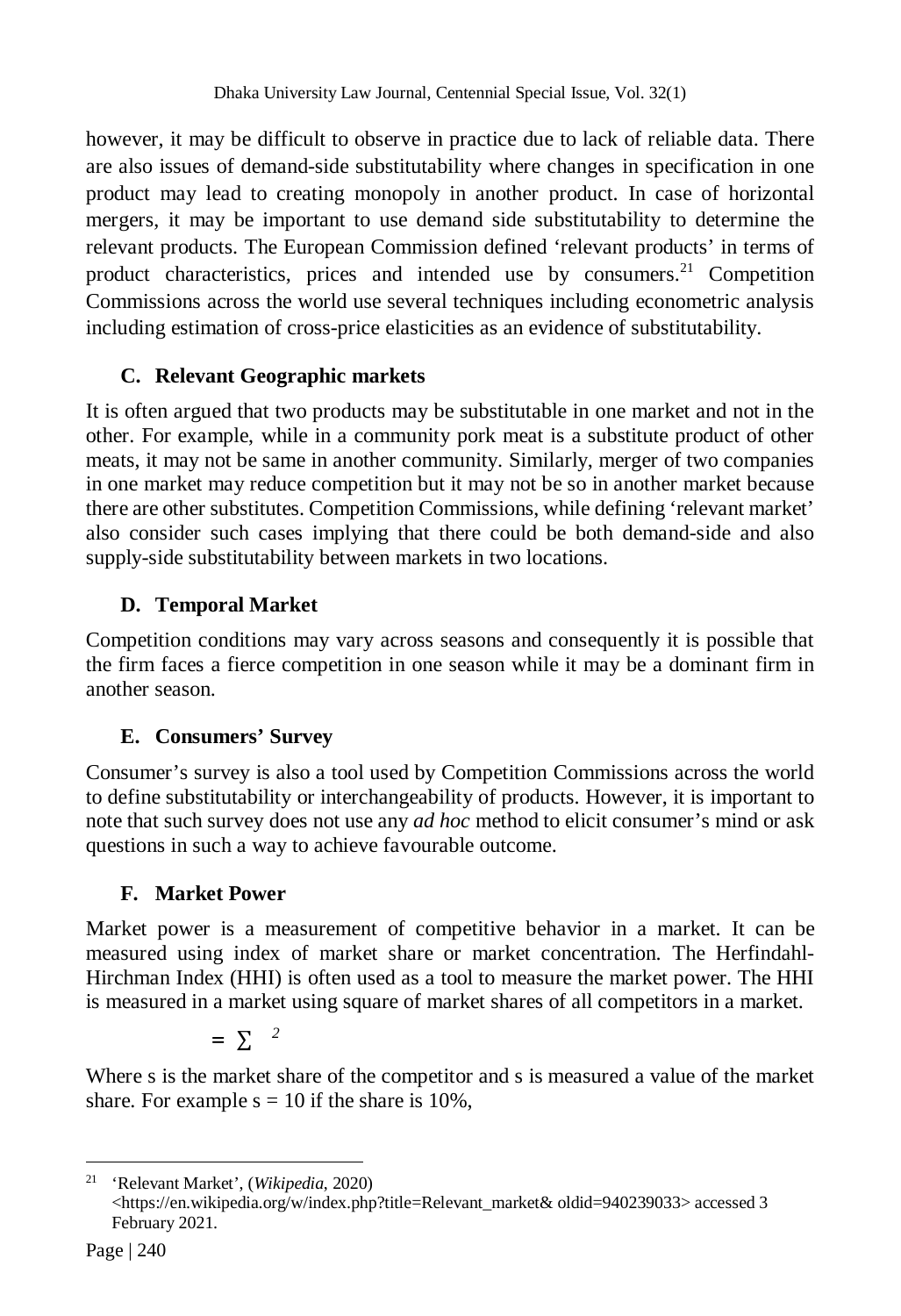The market concentration is low if HHI is below 1000, moderate if it is between 1000 and 1800 and high it is above 1800.

#### **G. Barriers to Expansion and Entry**

Barriers to expansion and entry is also assessed to understand the nature of competition in a market. The Director General of Competition of the European Commission in their discussion paper exclusionary abuses defined several factors that may be considered giving rise to barriers.<sup>22</sup> These are: a) legal barriers – such as limiting number of firms to acquire licenses or conferring intellectual rights to one that may prevent others to enter the market; b) capacity constraints – like huge sunk costs to enter the market; c) economies of scale – meaning expansion may lead to continuous fall in the average cost; d) privileged access to supply  $-$  a firm having an advantage because of its ownership of a component of production; e) highly developed distribution and sales network – which may bar others to enter the market with a substitution product and so on.

### **VI. CONCLUSION**

The Bangladesh economy is growing. Unlike many other growing economies, its economic activities are run by the private sector. As the Bangladesh economy expands with a growth rate of more than 7 or 8 percent, it is generating significant opportunity to earn profit for the private sector. A simple calculation would reveal that if, for example, a 320-billion-dollar economy grows at the rate of 7%, it means we expect at least  $38$  billion dollars<sup>23</sup> worth additional value or economic activity added to our economy in the following year. This is an opportunity to earn more profit and an economy without competition will increase inequality and hence will lead to concentration of wealth in the hands of a small group of entrepreneurs. It is in this context that the implication of the competition law should be understood. The competition law, if implemented well, ensures equal opportunities for all entrepreneurs, reduces inequality and helps create a just society.

<sup>&</sup>lt;sup>22</sup> DG Competition Commission, EU, 'Discussion Paper on the Application of Article 82' (European Commission 2005).

<sup>&</sup>lt;sup>23</sup> 7% real economic growth plus 5% inflation = 12% nominal growth of GDP